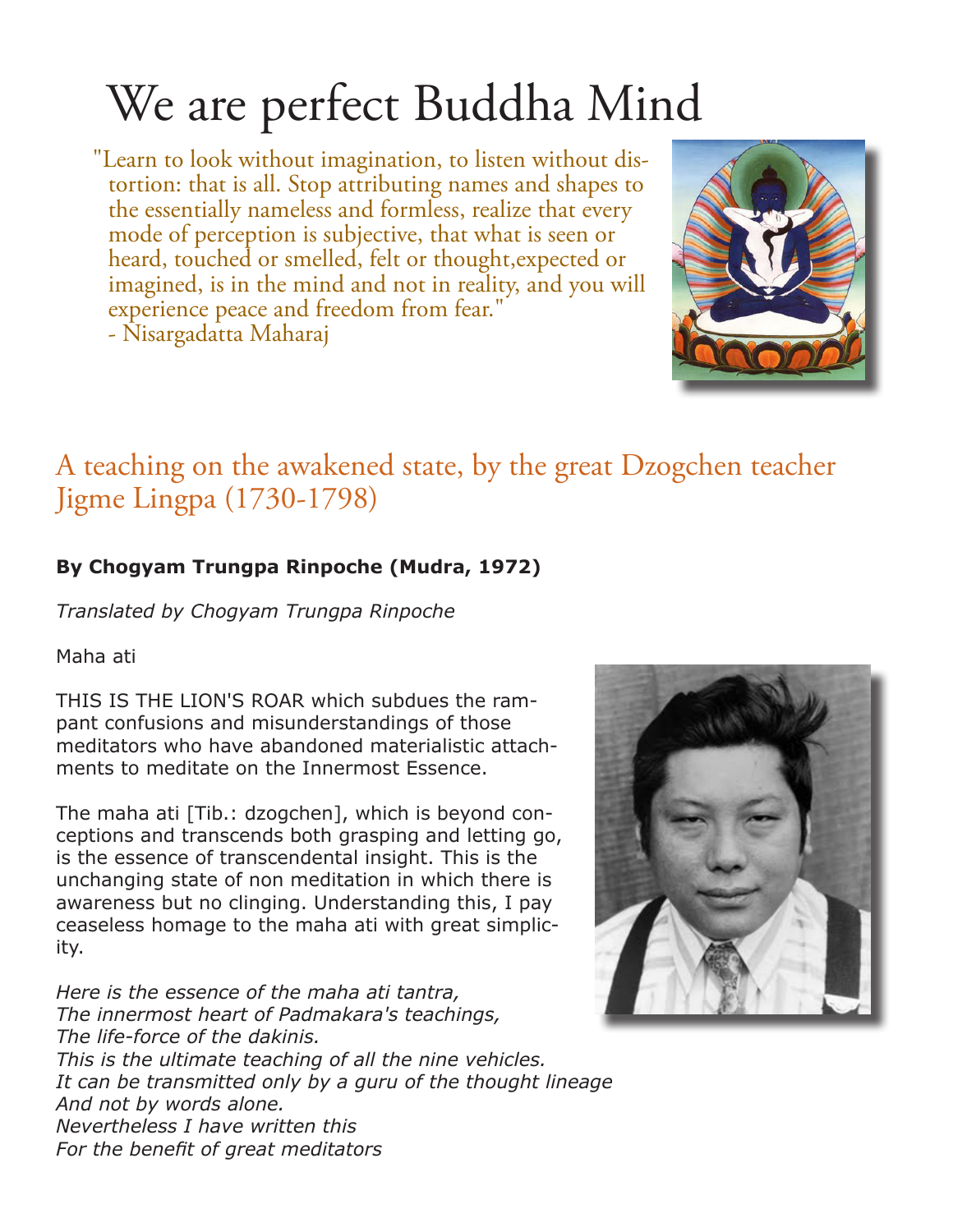*Who are dedicated to the highest teaching. This teaching was taken from the treasury of dharmadhatu And is not created out of attachment To theories and philosophical abstractions.*

First the pupil must find an accomplished guru with whom he has a good karmic link. The teacher must be a holder of the thought lineage transmission. The pupil must have single minded devotion and faith, which makes possible the transmission of the teacher's understanding.

The maha ati is of the greatest simplicity. It is what is. It cannot be shown by analogy; nothing can obstruct it. It is without limitation and transcends all extremes. It is clear-cut nowness, which can never change its shape or colour. When you become one with this state, the desire to meditate itself dissolves; you are freed from the chain of meditation and philosophy, and conviction is born within you. The thinker has deserted. There is no longer any benefit to be gained from "good" thoughts and no harm is to be suffered from "bad" thoughts. Neutral thoughts can no longer deceive. You become one with transcendental insight and boundless space. Then you will find signs of progress on the path. There is no longer any question of rampant confusions and misunderstandings.

Although this teaching is the king of the yanas [vehicles], meditators are divided into those who are highly receptive to it, those who are less receptive and those who are quite unreceptive. The most highly receptive pupils are hard to find, and it sometimes happens that teacher and pupil are unable to find a true meeting point. In such a case nothing is gained and misconceptions may arise concerning the nature of maha ati.

Those who are less receptive begin by studying the theory and gradually develop the feeling and true understanding. Nowadays many people regard the theory as being the meditation. Their meditation may be clear and devoid of thoughts and it may be relaxing and enjoyable, but this is merely the temporary experiencing of bliss. They think this is meditation and that no one knows any better than them. They think, "I have attained this understanding:' and they are proud of themselves. Then, if there is no competent teacher, their experience is only theoretical. As it is said in the scriptures of maha ati: "Theory is like a patch on a coat ..one day it will come apart."

People often try to discriminate between "good" thoughts and "bad" thoughts, like trying to separate milk from water. It is easy enough to accept the negative experiences in life but much harder to see the positive experiences as part of the path. Even those who claim to have reached the highest stage of realization are completely involved with worldly concerns and fame. They are attracted by Devaputra [personification of the force which causes attraction to sense objects]. This means they have not realized the selfliberation of the six senses. Such people regard fame as extraordinary and miraculous. This is like claiming that a raven is white. But those who are completely dedicated to the practice of dharma without being concerned about worldly fame and glory should not become too self-satisfied on account of their higher developments of meditation. They must practice the Guru Yoga throughout the four periods of the day in order to receive the blessings of the guru and to merge their minds with his and open the eye of insight.

Once this experience is attained it should not be disregarded. The yogi should thenceforth dedicate himself to this practice with unremitting perseverance. Subsequently his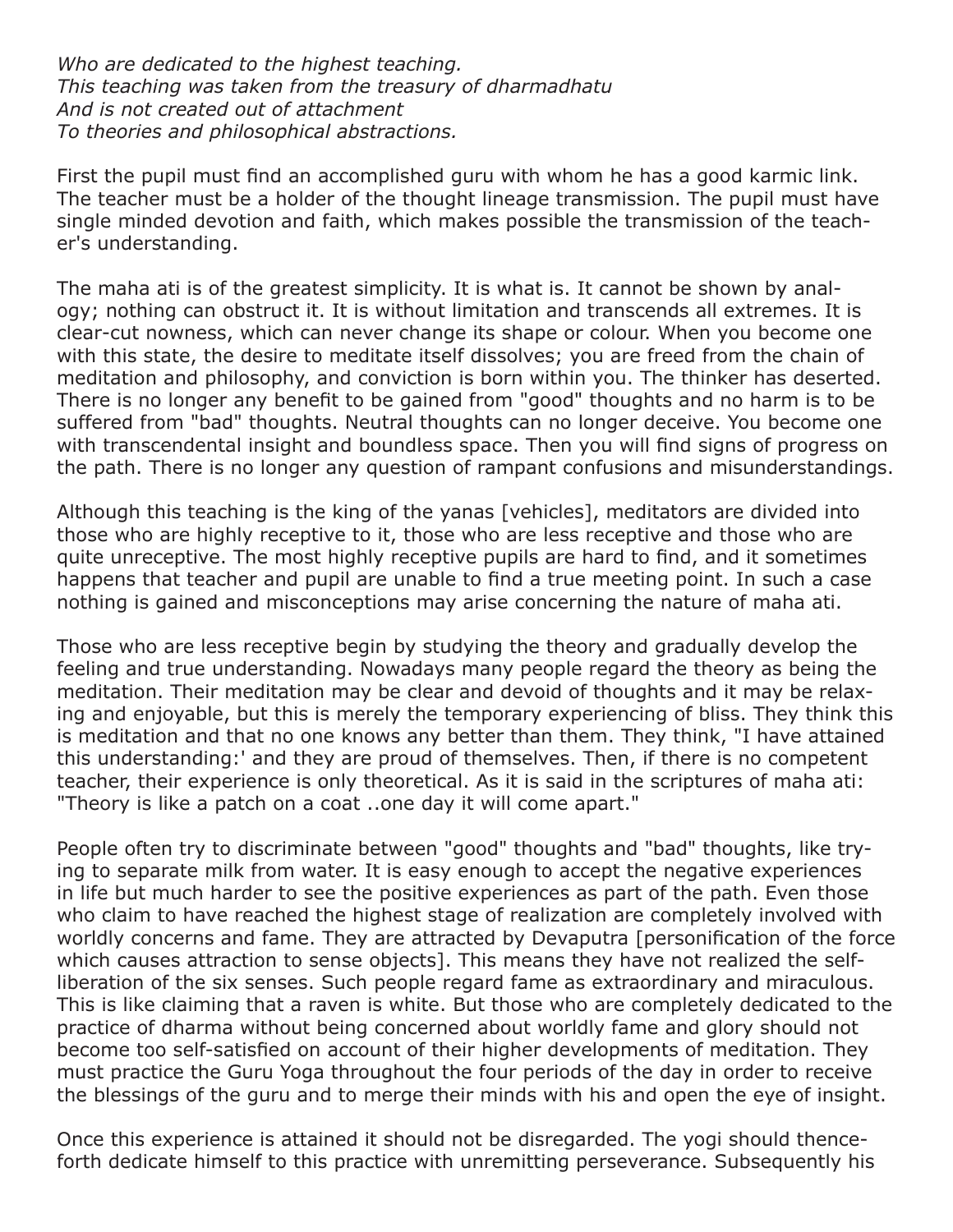experience of the void will become more peaceful, or he will experience greater clarity and insight. Or again, he may begin to realize the shortcomings of discursive thoughts and thereby develop discriminating wisdom. Some individuals will be able to use both thoughts and the absence of thoughts as meditation, but it should be borne in mind that that which notes what is happening is the tight grip of ego.

Look out for the subtle hindrance of trying to analyze experiences. This is a great danger. It is too early to label all thoughts as dharmakaya [the body of ultimate truth]. The remedy is the wisdom of nowness, changeless and unfailing. Once freed from the bondage of philosophical speculation, the meditator develops penetrating awareness in his practice. If he analyzes his meditation and post-meditation experiences, he will be led astray and make many mistakes. If he fails to understand his shortcomings, he will never gain the free-flowing insight of nowness, beyond all concepts. He will have only a conceptual and nihilistic view of the void, which is characteristic of the lesser yanas.

It is also a mistake to regard the void as a mirage, as though it was merely a combination of vivid perceptions and nothingness. This is the experience of the lower mantras, which might be induced by practice of the Svabhava mantra. It is likewise a mistake, when discursive thoughts are pacified, to overlook the clarity and regard the mind as merely blank. The experience of true insight is the simultaneous awareness of both stillness and active thoughts. According to the maha ati teaching, meditation consists of seeing whatever arises in the mind and simply remaining in the state of nowness. Continuing in this state after meditation is known as "the post-meditation experience."

It is a mistake to try to concentrate on emptiness and, after meditation, intellectually to regard everything as a mirage. Primordial insight is the state which is not influenced by the undergrowth of thoughts. It is a mistake to be on guard against the wandering mind or to try and imprison the mind in the ascetic practice of suppressing thoughts.

Some people may misunderstand the term "nowness" and take it to refer to whatever thoughts happen to be in their mind at the moment. Nowness should be understood as being the primeval insight already described.

The state of non meditation is born in the heart when one no longer discriminates between meditation and non-meditation and one is no longer tempted to change or prolong the state of meditation. There is all-pervading joy, free from all doubts. This is different from the enjoyment of sensual pleasures or from mere happiness.

When we speak of "clarity" we are referring to that state which is free from sloth and dullness. This clarity, inseparable from pure energy, shines forth unobstructed. It is a mistake to equate clarity with awareness of thoughts and the colors and shapes of external phenomena.

When thoughts are absent the meditator is completely immersed in the space of nonthought. The "absence of thoughts" does not mean unconsciousness or sleep or withdrawal from the senses, but simply being unmoved by conflict. The three signs of meditation clarity, joy and absence of thoughts may occur naturally when a person meditates, but if an effort is made to create them the meditator still remains in the circle of samsara.